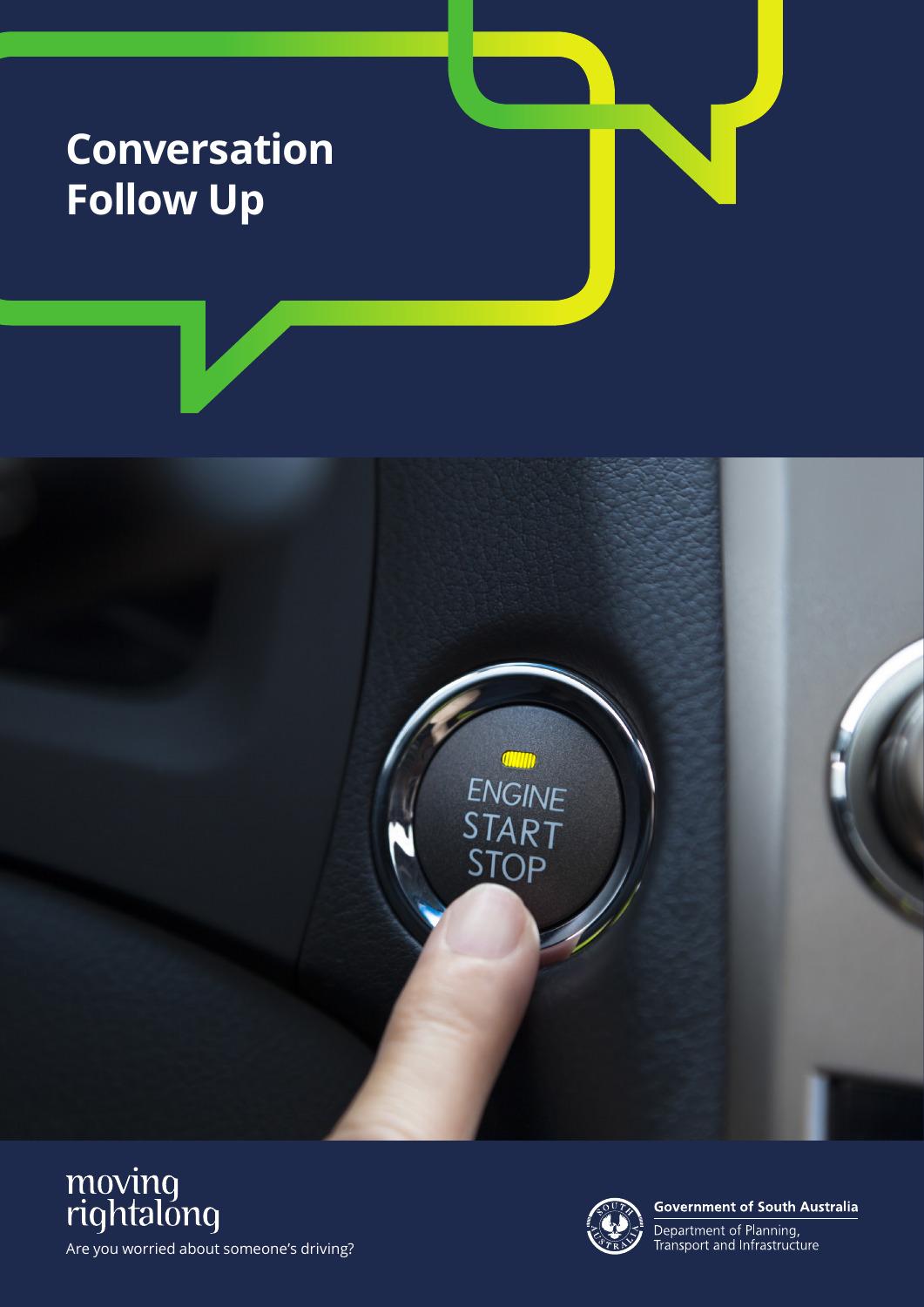

Providing support and feedback is an important and effective way to reinforce changes and building follow up discussions into the process also provides opportunities to respond to any difficulties encountered.

To prepare for how to best support the person through changing their driving patterns or retiring from driving you may want to consider:

**Who** can provide ongoing encouragement and support and how will this happen? Are there other family and friends that it would be beneficial to make aware that the person is reducing or retiring from driving so that they can assist with transport when opportunities arise?

You may find that there are expectations to continue to drive from someone's social network. Consider notifying others to create awareness of these changes. Consider areas of conflict between the support network .i.e. Will someone feel what is being asked is unfair/too much?

**Why** is there a need to follow up? Experiencing success when trying new transport options often encourages people to continue the new behaviour. You can identify what's working well, and help to trouble shoot any problems encountered and provide alternative options if what was tried doesn't work well. Remember to celebrate any successes.

**When** and **where** will you check in with them to see how they're going with the plans regarding their driving? It may help if this is at a specific time, such as in one week. This is a good time to help them work through any issues they may have encountered. Even after the first check in, it can be helpful to follow up with someone a few different occasions to check they haven't encountered any other issues along the way.

Consider **where** would be a comfortable place to have the conversation. Again, avoiding any high stress time, particularly during or directly after any driving incidence.

Starting the conversation to check-in and support someone can be as simple as a relaxed chat and asking them, *"how are things going?"* in relation to the plans made regarding their driving.